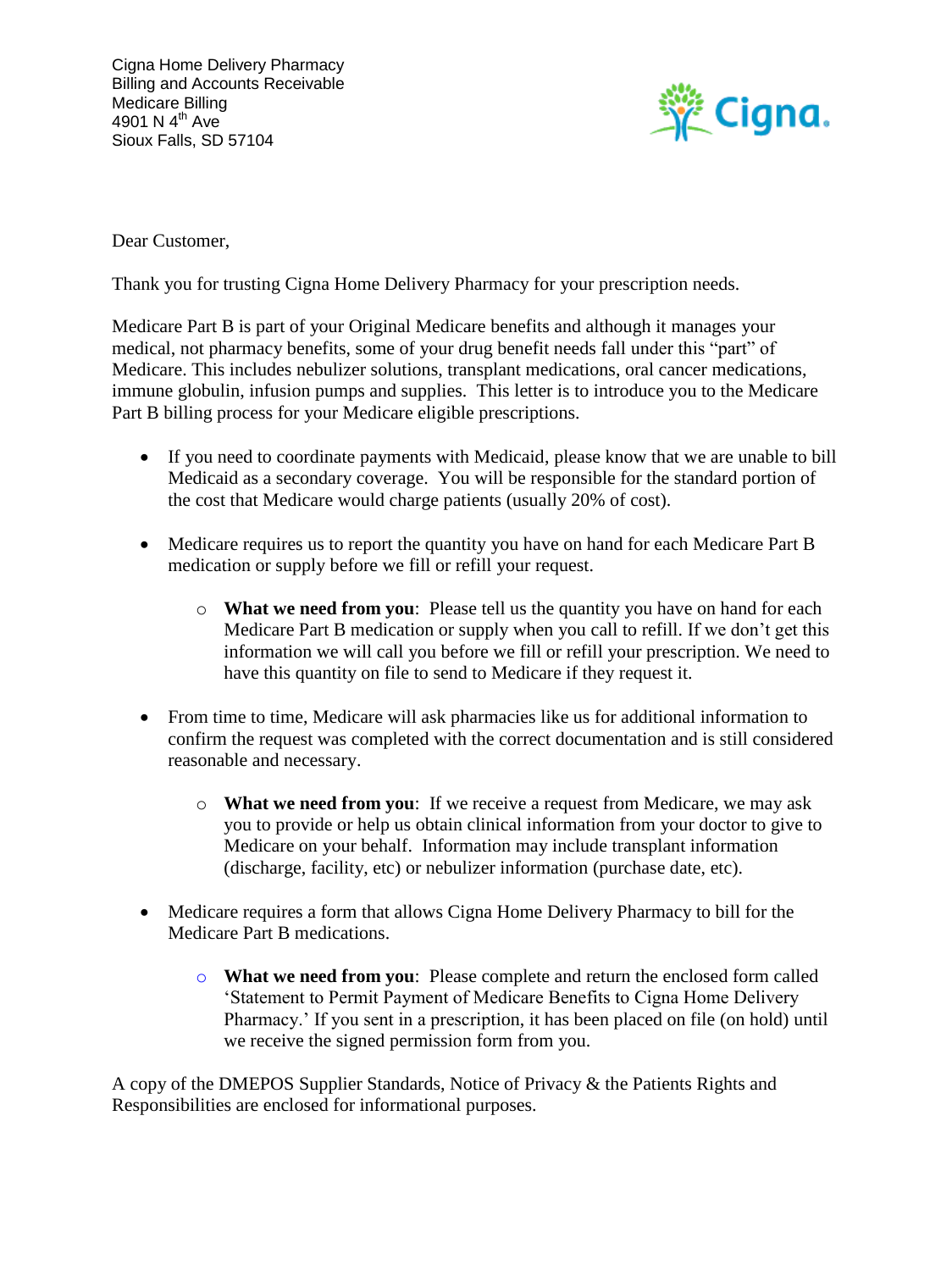

If you have any complaints or unresolved Medicare issues please contact Cigna Home Delivery Pharmacy @1-800-835-3784 and ask to speak to Cullan Winter extension 3734814 or write to him at Cigna Home Delivery Pharmacy 5200 E 52<sup>nd</sup> St N, Sioux Falls, SD 57104 attention Medicare Billing. If you are unable to resolve an issue contact the Compliance Team complaint number (1-888-291-5353)

Sincerely,

Tamela Holsper

Tamela Helsper **Director** Billing and Accounts Receivable Cigna Home Delivery Pharmacy

Account Number: Tech: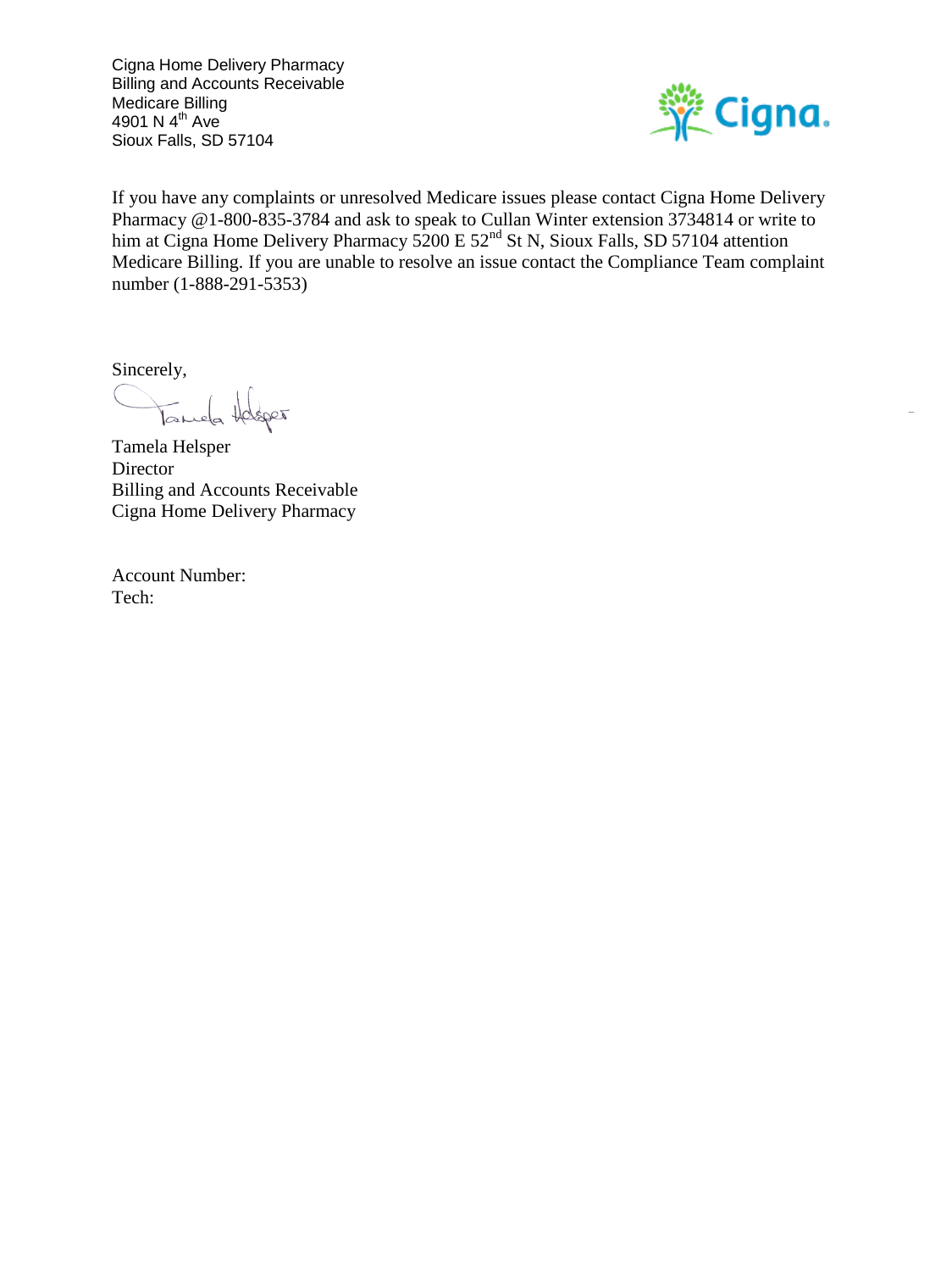

[www.cigna.com](http://www.cigna.com/)

| <b>Customer Name:</b> |        |      |  |
|-----------------------|--------|------|--|
| Address:              |        |      |  |
| City:                 | State: | Zip: |  |

**Statement to Permit Payment of Medicare Benefits to Cigna Home Delivery Pharmacy** I request that payment of authorized Medicare benefits be made on my behalf to **Cigna Home Delivery Pharmacy** for any services provided to me by them. I authorize Cigna Home Delivery Pharmacy to release any medical information about me to the Centers for Medicare & Medicaid Services and its agents that is needed to determine these benefits or the benefits payable for related services.

*By signing below I also acknowledge that I received the DMEPOS Supplier Standards, Notice of Privacy & Patients Rights and Responsibilities.*

| Signature: | vour date of birth |
|------------|--------------------|
|            |                    |

Customer Name (print):\_\_\_\_\_\_\_\_\_\_\_\_\_\_\_\_\_\_\_\_\_\_\_\_\_\_\_

Today's Date: \_\_\_\_\_\_\_\_\_\_\_\_\_\_\_\_\_\_\_\_\_

Medicare Number: (Found on your Red, White & Blue Medicare A/B card. Include any letters that come before, or after your number)

Items/Services to be billed to Medicare-B (Circle one condition per form)

- Transplant Medications
- Nebulizer solutions/supplies
- Oral Cancer Medications
- Insulin (administered via pump only)
- Infusion pump/supplies
- Immune Globulin (intravenous)
- Immune Globulin (subcutaneous)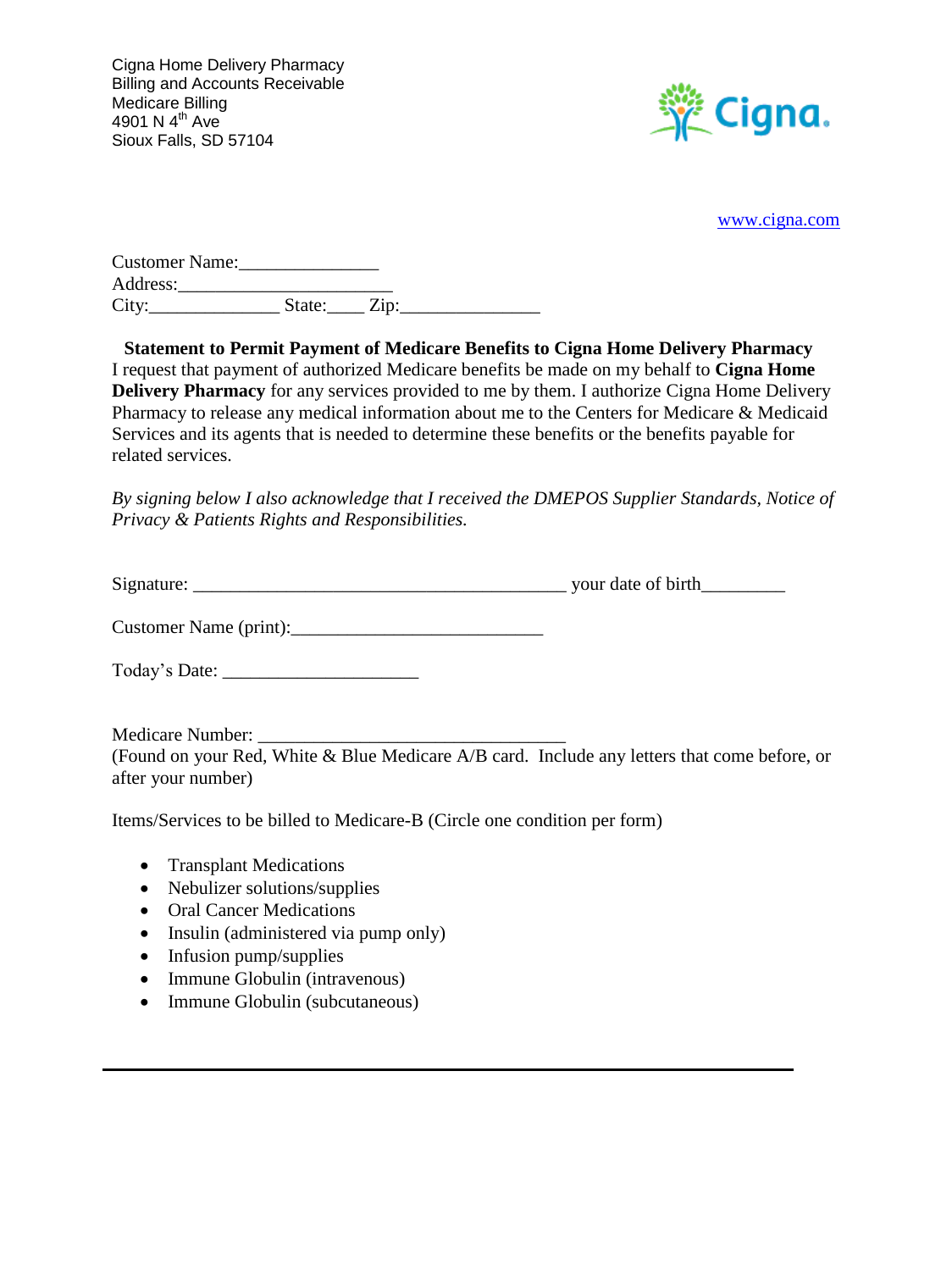

## **Patient Rights & Responsibilities**

## **Patient Rights:**

- 1. The patient has the right to considerate and respectful service.
- 2. The patient has the right to obtain service without regard to race, creed, national origin, sex, age, disability, diagnosis or religious affiliation.
- 3. Subject to applicable law, the patient has the right to confidentiality of all information pertaining to his/her medical equipment service. Individuals or organizations not involved in the patient's care may not have access to the information without the patient's written consent.
- 4. The patient has the right to make informed decisions about his/her care.
- 5. The patient has the right to reasonable continuity of care and service.
- 6. The patient has the right to voice grievances without fear of termination of service or other reprisal in the service process.

### **Patient Responsibilities:**

- 1. The patient should promptly notify Cigna Home Delivery Pharmacy of any prescription damage.
- 2. The patient is responsible for any prescription that is lost or stolen while in their possession and should promptly notify Cigna Home Delivery Pharmacy in such instances.
- 3. The patient should promptly notify Cigna Home Delivery Pharmacy of any changes to their address or telephone.
- 4. The patient should promptly notify Cigna Home Delivery Pharmacy of any changes concerning their prescribed medication.
- 5. The patient should notify Cigna Home Delivery Pharmacy of discontinuance of use.
- 6. Except where contrary to federal or state law, the patient is responsible for any prescription charges which the patient's insurance company/companies do not pay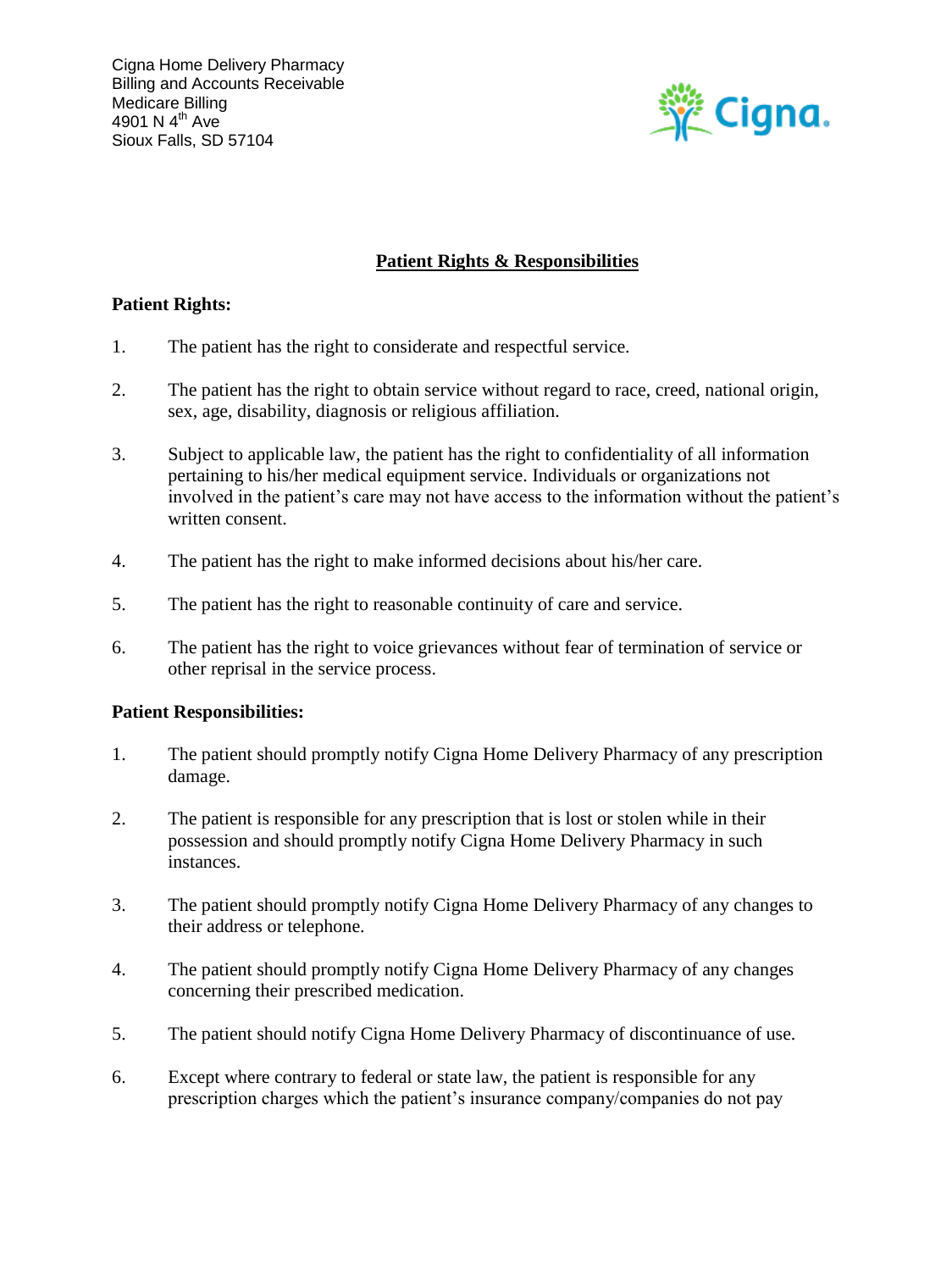

## **MEDICARE DMEPOS SUPPLIER STANDARDS**

**Note: This is an abbreviated version of the supplier standards every Medicare DMEPOS supplier must meet in order to obtain and retain their billing privileges. These standards, in their entirety, are listed in 42 C.F.R. 424.57(c).** 

- 1. A supplier must be in compliance with all applicable Federal and State licensure and regulatory requirements and cannot contract with an individual or entity to provide licensed services.
- 2. A supplier must provide complete and accurate information on the DMEPOS supplier application. Any changes to this information must be reported to the National Supplier Clearinghouse within 30 days.
- 3. An authorized individual (one whose signature is binding) must sign the application for billing privileges.
- 4. A supplier must fill orders from its own inventory, or must contract with other companies for the purchase of items necessary to fill the order. A supplier may not contract with any entity that is currently excluded from the Medicare program, any State health care programs, or from any other Federal procurement or non-procurement programs.
- 5. A supplier must advise beneficiaries that they may rent or purchase inexpensive or routinely purchased durable medical equipment, and of the purchase option for capped rental equipment.
- 6. A supplier must notify beneficiaries of warranty coverage and honor all warranties under applicable State law, and repair or replace free of charge Medicare covered items that are under warranty.
- 7. A supplier must maintain a physical facility on an appropriate site. This standard requires that the location is accessible to the public and staffed during posted hours of business, with visible signage. The location must be at least 200 square feet and contain space for storing records.
- 8. A supplier must permit CMS, or its agents to conduct on-site inspections to ascertain the supplier's compliance with these standards.
- 9. A supplier must maintain a primary business telephone listed under the name of the business in a local directory or a toll free number available through directory assistance. The exclusive use of a beeper, answering machine, answering service or cell phone during posted business hours is prohibited.
- 10. A supplier must have comprehensive liability insurance in the amount of at least \$300,000 that covers both the supplier's place of business and all customers and employees of the supplier. If the supplier manufactures its own items, this insurance must also cover product liability and completed operations.
- 11. A supplier must agree not to initiate telephone contact with beneficiaries, with a few exceptions allowed. This standard prohibits suppliers from contacting a Medicare beneficiary based on a physician's oral order unless an exception applies.
- 12. A supplier is responsible for delivery and must instruct beneficiaries on use of Medicare covered items, and maintain proof of delivery.
- 13. A supplier must answer questions and respond to complaints of beneficiaries, and maintain documentation of such contacts.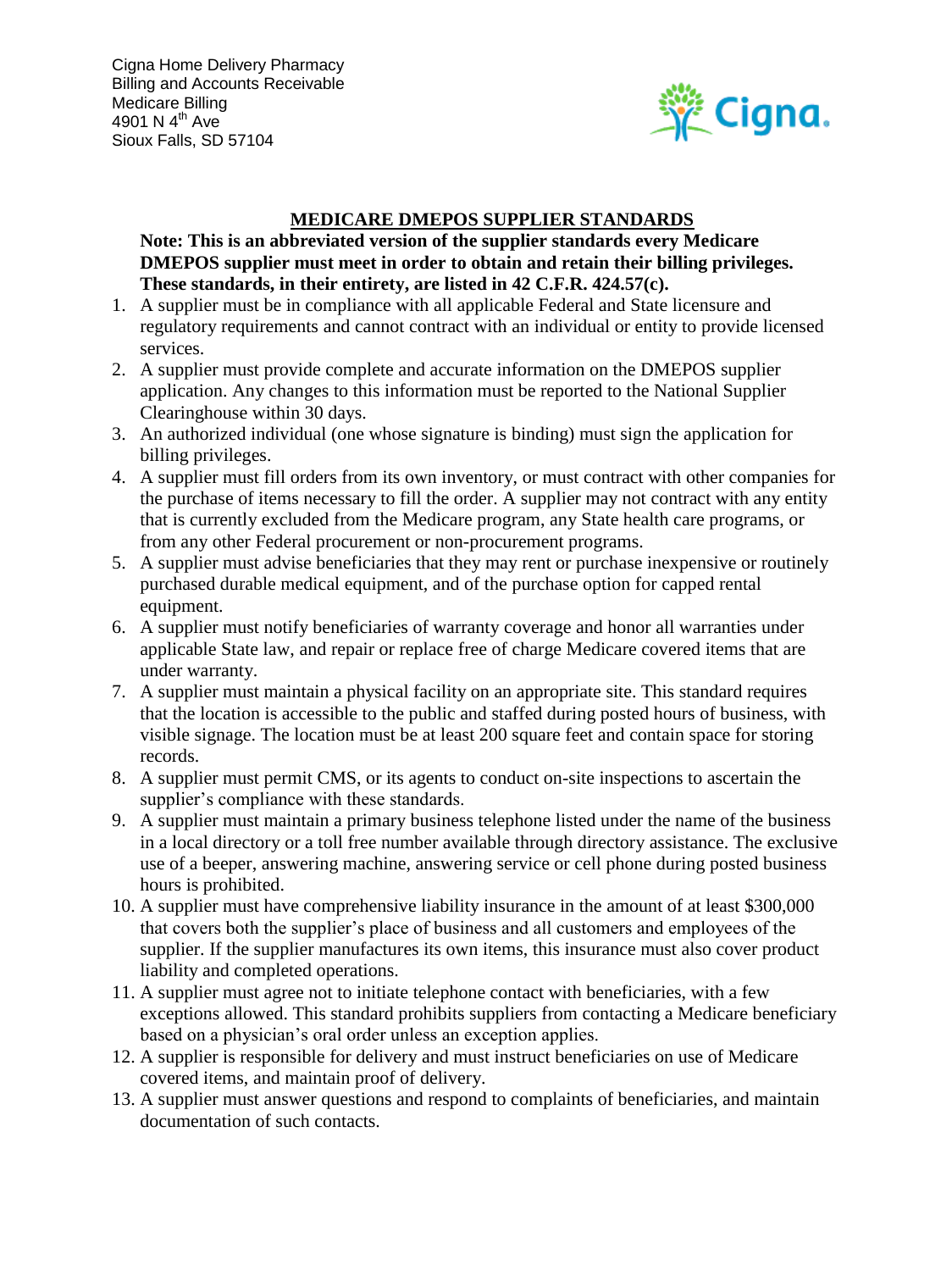

- 14. A supplier must maintain and replace at no charge or repair directly, or through a service contract with another company, Medicare-covered items it has rented to beneficiaries.
- 15. A supplier must accept returns of substandard (less than full quality for the particular item) or unsuitable items (inappropriate for the beneficiary at the time it was fitted and rented or sold) from beneficiaries.
- 16. A supplier must disclose these supplier standards to each beneficiary to whom it supplies a Medicare-covered item.
- 17. A supplier must disclose to the government any person having ownership, financial, or control interest in the supplier.
- 18. A supplier must not convey or reassign a supplier number; i.e., the supplier may not sell or allow another entity to use its Medicare billing number.
- 19. A supplier must have a complaint resolution protocol established to address beneficiary complaints that relate to these standards. A record of these complaints must be maintained at the physical facility.
- 20. Complaint records must include: the name, address, telephone number and health insurance claim number of the beneficiary, a summary of the complaint, and any actions taken to resolve it.
- 21. A supplier must agree to furnish CMS any information required by the Medicare statute and implementing regulations.
- 22. All suppliers must be accredited by a CMS-approved accreditation organization in order to receive and retain a supplier billing number. The accreditation must indicate the specific products and services, for which the supplier is accredited in order for the supplier to receive payment of those specific products and services (except for certain exempt pharmaceuticals). *Implementation Date - October 1, 2009*
- 23. All suppliers must notify their accreditation organization when a new DMEPOS location is opened.
- 24. All supplier locations, whether owned or subcontracted, must meet the DMEPOS quality standards and be separately accredited in order to bill Medicare.
- 25. All suppliers must disclose upon enrollment all products and services, including the addition of new product lines for which they are seeking accreditation.
- 26. Must meet the surety bond requirements specified in 42 C.F.R. 424.57(c). *Implementation date- May 4, 2009*
- 27. A supplier must obtain oxygen from a state- licensed oxygen supplier.
- 28. A supplier must maintain ordering and referring documentation consistent with provisions found in 42 C.F.R. 424.516(f).
- 29. DMEPOS suppliers are prohibited from sharing a practice location with certain other Medicare providers and suppliers.
- 30. DMEPOS suppliers must remain open to the public for a minimum of 30 hours per week with certain exceptions.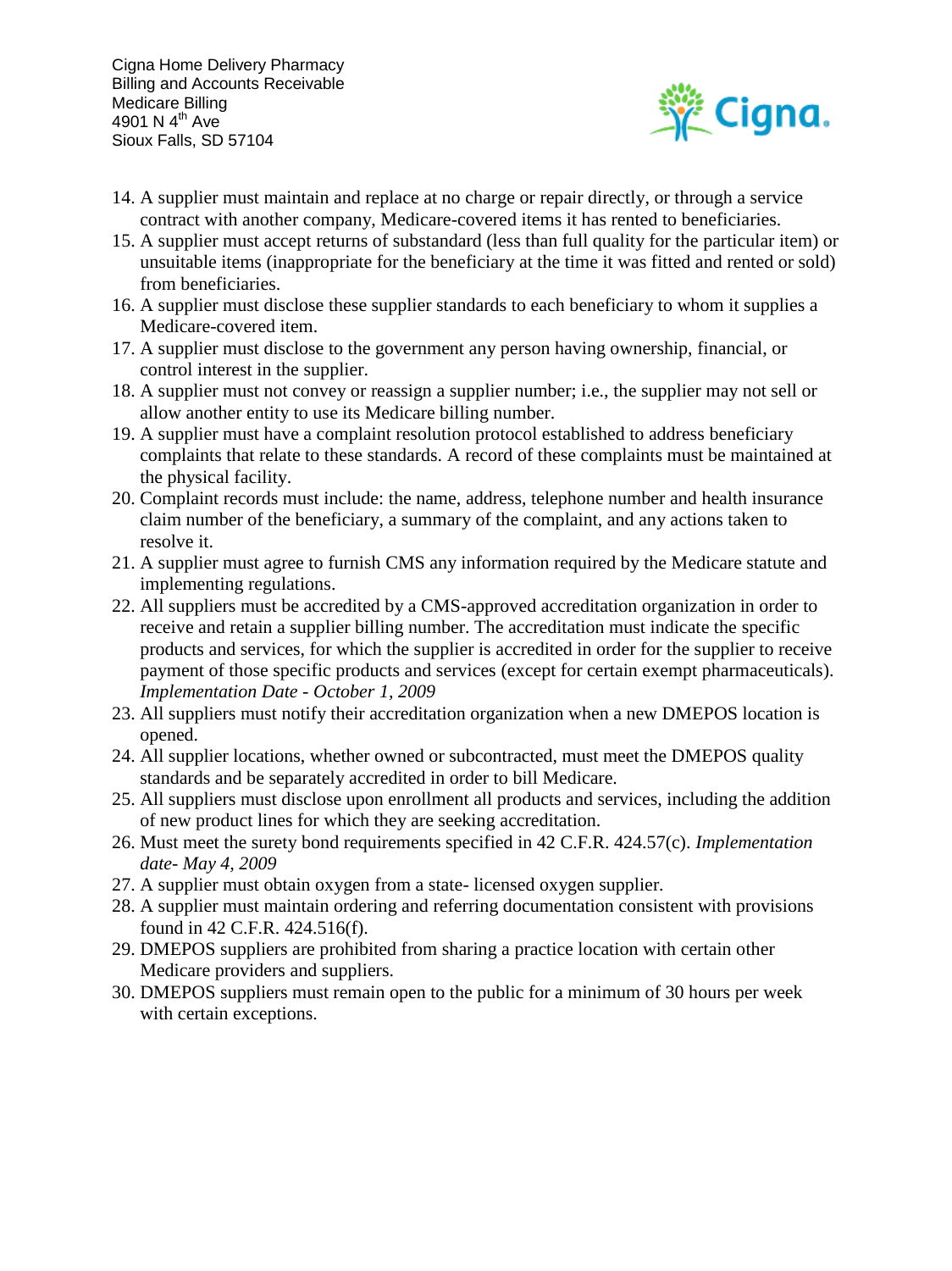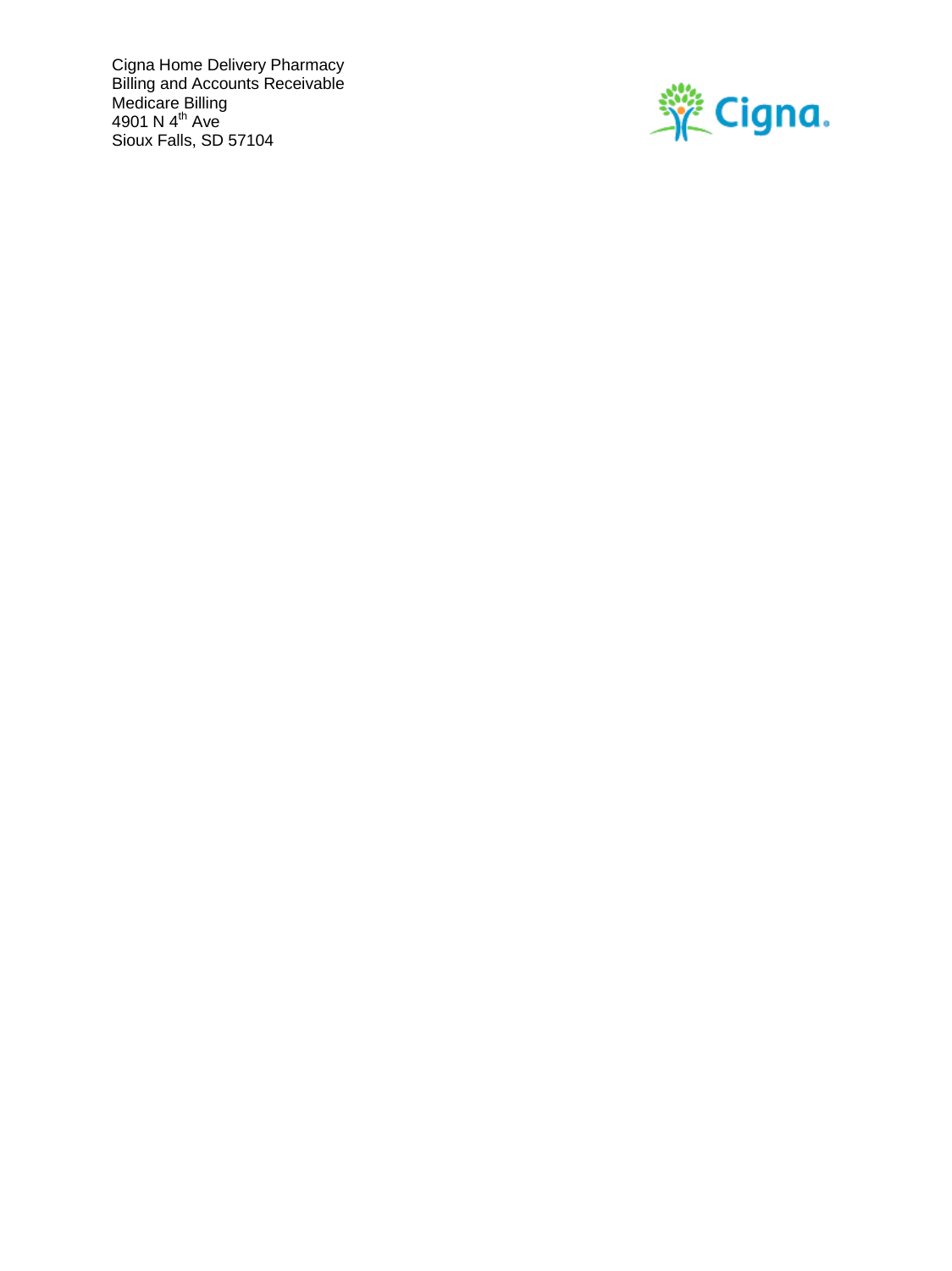

# **Notice of Privacy Practices Cigna Home Delivery Pharmacy**

This notices describes how medical information about you may be used and disclosed, and how you can get access to this information

## Privacy Commitment

Thank you for giving us the opportunity to serve you. In the normal course of doing business – providing you with pharmaceutical products and services – CIGNA Home Delivery Pharmacy creates records about you and the treatment and services we provide to you. The information we collect is called Protected Health Information ("PHI"). We take our obligation to keep your PHI secure and confidential very seriously.

We are required by federal and state law to protect the privacy of your PHI and to provide you with this Notice about how we safeguard and use it.

When we use or give out ("disclose") your PHI, we are bound by the terms of this Notice. This Notice applies to all electronic or paper records we create, obtain, and/or maintain that contain your PHI. This includes, for example, records about you and the prescription drugs (medication history) and services we provide to you.

## How We Protect Your Privacy

We understand the importance of protecting your PHI. We restrict access to your PHI to authorized workforce members who need that information for your treatment, for payment purposes and/or for health care operations. We maintain technical, physical and administrative safeguards to ensure the privacy of your PHI.

To protect your privacy, only authorized and trained workforce members are given access to our paper and electronic records and to non-public areas where this information is stored.

Workforce members are trained on topics including:

• Privacy and data protection policies and procedures including how paper and electronic records are labeled, stored, filed and accessed.

"Cigna Tel-Drug" and the "Tree of Life" logo are registered service marks, and "CIGNA Home Delivery Pharmacy" is a service mark, of Cigna Intellectual Property, Inc., licensed for use by Cigna Corporation and its operating subsidiaries. All products and services are provided exclusively by such operating subsidiaries, including Tel-Drug, Inc. and Tel-Drug of Pennsylvania, L.L.C., and not by Cigna Corporation. "Cigna Tel-Drug" and "Cigna Home Delivery Pharmacy" refer to Tel-Drug, Inc. and Tel-Drug of Pennsylvania, L.L.C. Confidential, unpublished property of CIGNA. Do not duplicate or distribute. Use and

> distribution limited solely to authorized personnel. © Copyright 2011 by Cigna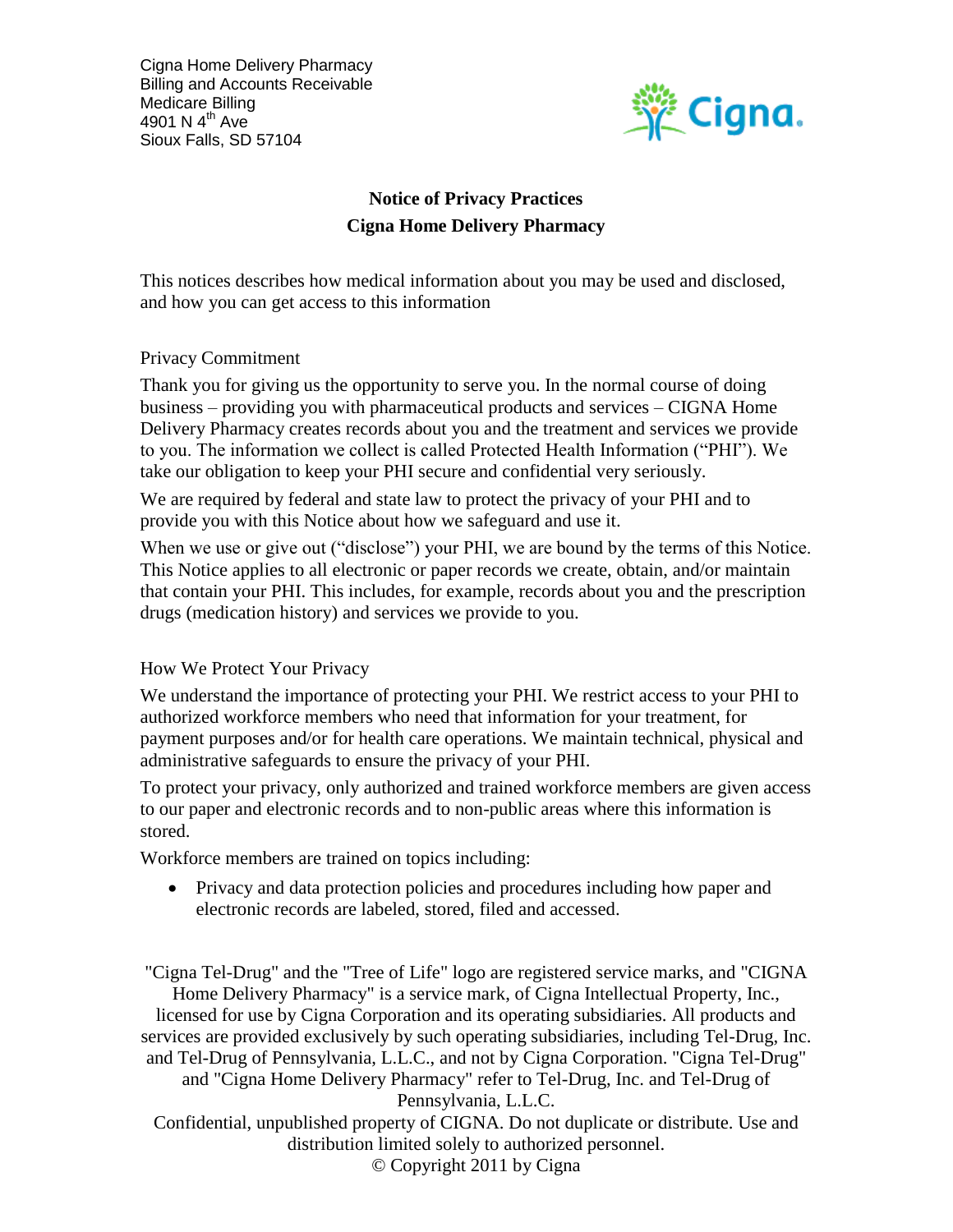

 Technical, physical and administrative safeguards in place to maintain the privacy and security of your PHI.

Our corporate Privacy Office monitors how we follow the policies and procedures, and educates our organization on this important topic.

How We Use and Disclose Your PHI

#### **Uses of PHI without your authorization**

We may disclose your PHI without your written authorization if necessary while providing your health benefits. We may disclose your PHI for the following purposes:

#### **Treatment:**

— To share with nurses, doctors, pharmacists, optometrists, and other health care professionals in order to fill prescription orders that you or your health care professional submit.

— To help you obtain services and treatment you may need – for example, to coordinate with your doctor on appropriate dosing for long-term care.

— To coordinate your health care and related services with a different health care facility or professional.

#### **Payment:**

- To verify that your health plan or health insurer will pay for a prescription.
- To submit claims to your health plan or health insurer.
- To coordinate benefits with other coverage you may have.

#### **Health care operations:**

- To provide customer service.
- To support and/or improve the programs or services we offer you.
- To assist you in managing your health for example, to provide refill reminder, sending you or your health care professional information about drug or treatment alternatives, or sending your health plan or health insurer your medication history for its use in disease or lifestyle management programs.
- We may also disclose your PHI without your written authorization for other purposes, as permitted or required by law. This includes:

"Cigna Tel-Drug" and the "Tree of Life" logo are registered service marks, and "CIGNA Home Delivery Pharmacy" is a service mark, of Cigna Intellectual Property, Inc., licensed for use by Cigna Corporation and its operating subsidiaries. All products and services are provided exclusively by such operating subsidiaries, including Tel-Drug, Inc. and Tel-Drug of Pennsylvania, L.L.C., and not by Cigna Corporation. "Cigna Tel-Drug" and "Cigna Home Delivery Pharmacy" refer to Tel-Drug, Inc. and Tel-Drug of Pennsylvania, L.L.C.

Confidential, unpublished property of CIGNA. Do not duplicate or distribute. Use and distribution limited solely to authorized personnel.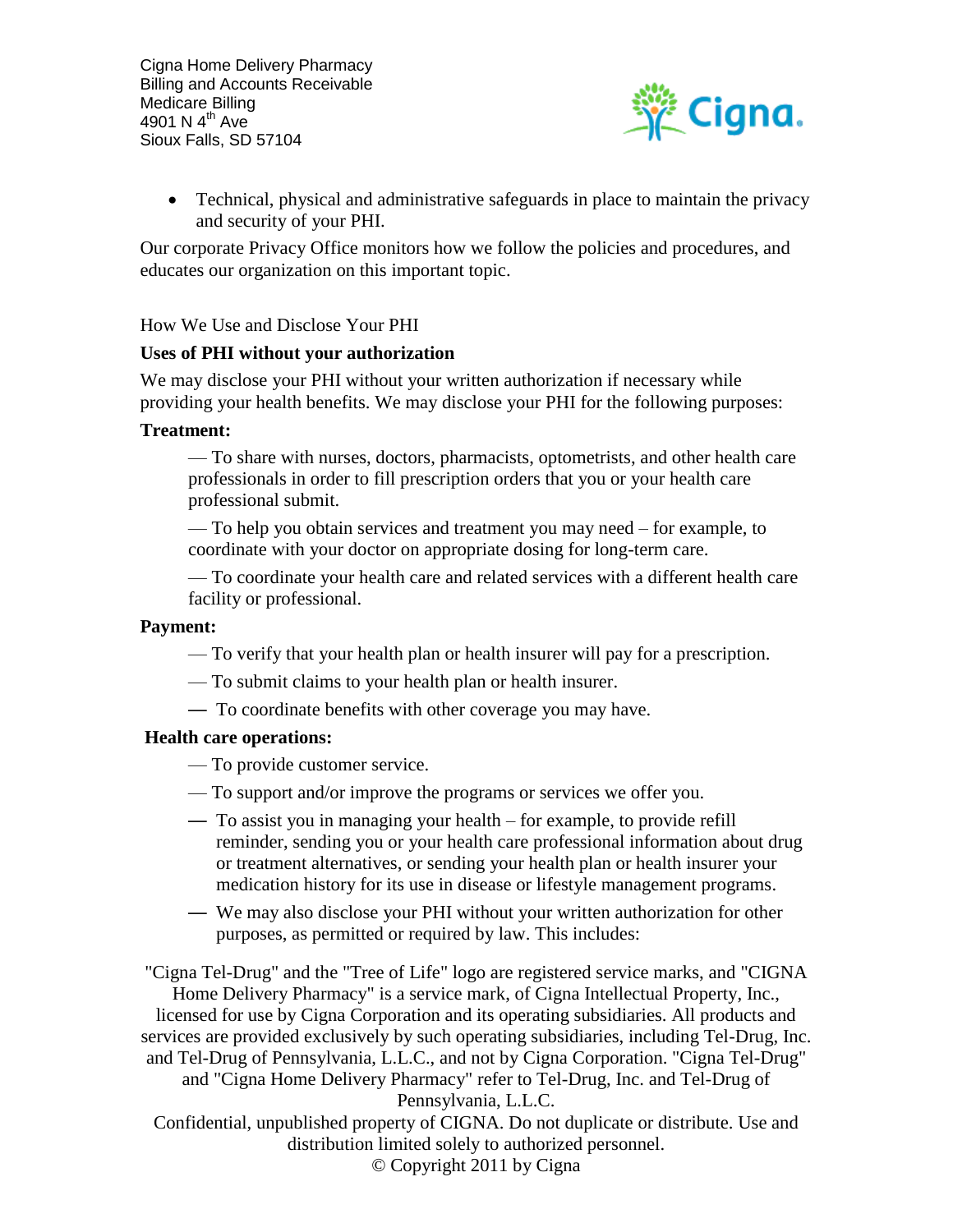

#### **Disclosures to others involved in your health care.**

- If you are present or otherwise available to direct us to do so, we may disclose your PHI to others – for example, a family member, a close friend, or your caregiver.
- If you are in an emergency situation, are not present, or are incapacitated, we will use our professional judgment to decide whether disclosing your PHI to others is in your best interests. If we do disclose your PHI in a situation where you are unavailable, we would disclose only information that is directly relevant to the person's involvement with your treatment or for payment related to your treatment. We may also disclose your PHI in order to notify (or assist in notifying) such persons of your location or your general medical condition.
- We may disclose PHI about your child to the other parent of your child.

#### **Disclosures to vendors and accreditation organizations.** We may disclose your PHI to:

- Companies that perform certain services we've requested. For example, we may engage vendors to help us to provide information and guidance to users with chronic conditions like diabetes and asthma.
- Accreditation organizations such as the National Committee for Quality Assurance (NCQA) for quality measurement purposes.
- Please note that before we share your PHI, we obtain the vendor's or accreditation organization's written agreement to protect the privacy of your PHI.
- **Disclosures to your employer as sponsor of your health plan or health insurance policy.** We may disclose your PHI to your employer or to a company acting on your employer's behalf, so that entity can monitor, audit and/ or otherwise administer the employee health plan or health insurance policy in which you participate. Your employer is not permitted to use the PHI we disclose for any purpose other than administration of your benefits. See your employer's health plan or policy documents for information on whether your employer receives PHI and, if so, the identity of the individuals who are authorized to receive your PHI.
- **Communications.** We may disclose your PHI to provide you with a promotional gift of nominal value. Except as

permitted by law, we will not use your PHI for marketing purposes without your prior written authorization.

"Cigna Tel-Drug" and the "Tree of Life" logo are registered service marks, and "CIGNA Home Delivery Pharmacy" is a service mark, of Cigna Intellectual Property, Inc., licensed for use by Cigna Corporation and its operating subsidiaries. All products and services are provided exclusively by such operating subsidiaries, including Tel-Drug, Inc. and Tel-Drug of Pennsylvania, L.L.C., and not by Cigna Corporation. "Cigna Tel-Drug" and "Cigna Home Delivery Pharmacy" refer to Tel-Drug, Inc. and Tel-Drug of Pennsylvania, L.L.C.

Confidential, unpublished property of CIGNA. Do not duplicate or distribute. Use and distribution limited solely to authorized personnel.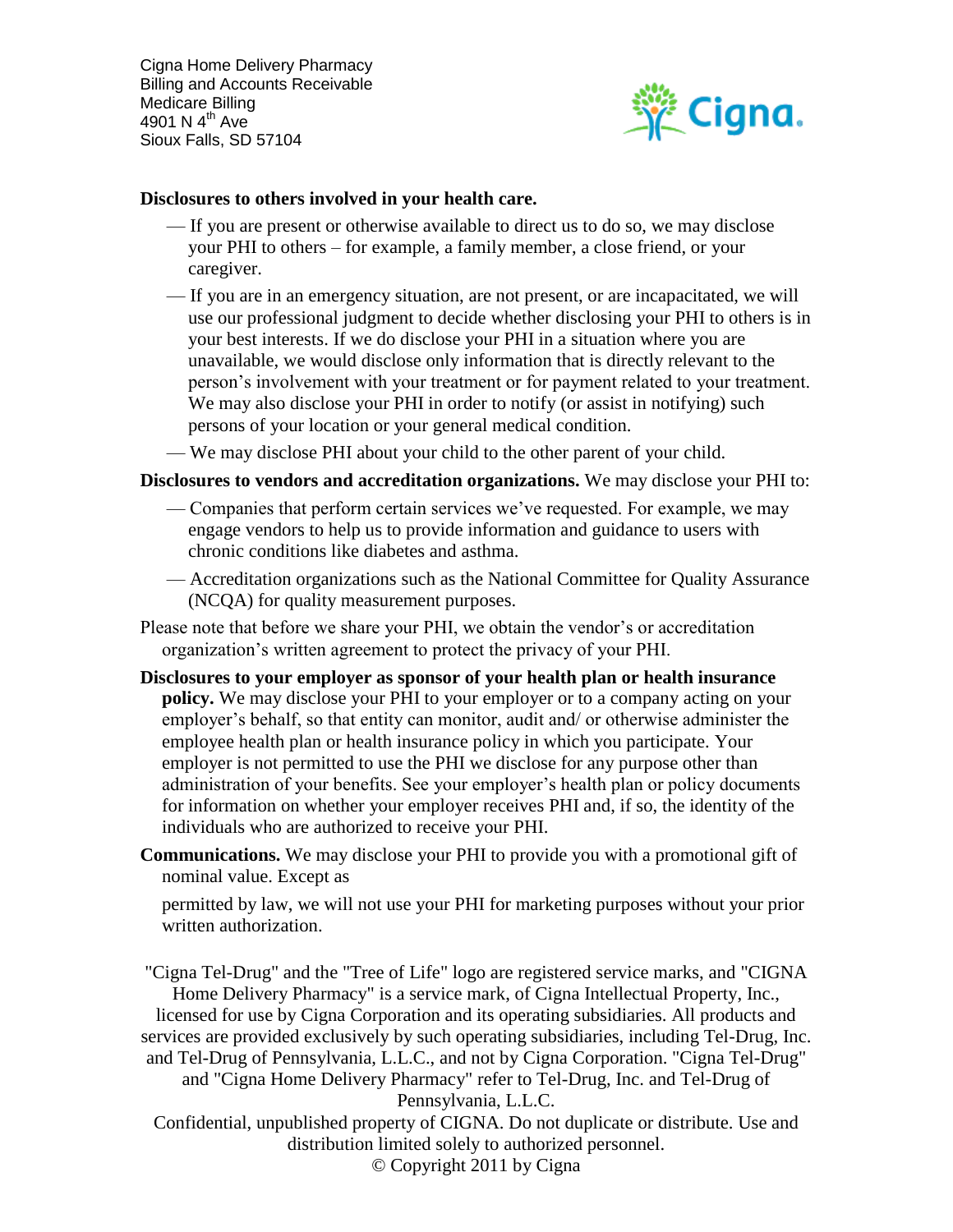

**Health or safety.** We may disclose your PHI to prevent or lessen a serious and imminent threat to your health or safety, or the health or safety of the general public.

**Public health activities.** We may disclose your PHI:

— To report health information to public health authorities authorized by law to receive such information for the purpose of preventing or controlling disease, injury or disability, or monitoring immunizations;

— To report child abuse or neglect, or adult abuse, including domestic violence, to a government authority authorized by law to receive such reports;

— To report information about a product or activity that is regulated by the U.S. Food and Drug Administration (FDA) to a person responsible for the quality, safety or effectiveness of the product or activity; and

— To alert a person who may have been exposed to a communicable disease, if we are authorized by law to give this Notice.

**Health oversight activities.** We may disclose your PHI to:

— A government agency that is legally responsible for oversight of the health care system or for ensuring compliance with the rules of government benefit programs, such as Medicare or Medicaid.

— Other regulatory programs that need health information to determine compliance.

**Research.** We may disclose your PHI for research purposes, but only according to and as allowed by law.

- **Compliance with the law.** We may use and disclose your PHI to comply with the law.
- **Judicial and administrative proceedings.** We may disclose your PHI in a judicial or administrative proceeding or in response to a valid legal order.
- **Law enforcement officials.** We may disclose your PHI to the police or other law enforcement officials, as required by law or in compliance with a court order or other process authorized by law.
- **Government functions.** We may disclose your PHI to various departments of the government such as the U.S. military or the U.S. Department of State as required by law.

"Cigna Tel-Drug" and the "Tree of Life" logo are registered service marks, and "CIGNA Home Delivery Pharmacy" is a service mark, of Cigna Intellectual Property, Inc.,

licensed for use by Cigna Corporation and its operating subsidiaries. All products and services are provided exclusively by such operating subsidiaries, including Tel-Drug, Inc. and Tel-Drug of Pennsylvania, L.L.C., and not by Cigna Corporation. "Cigna Tel-Drug" and "Cigna Home Delivery Pharmacy" refer to Tel-Drug, Inc. and Tel-Drug of

Pennsylvania, L.L.C.

Confidential, unpublished property of CIGNA. Do not duplicate or distribute. Use and distribution limited solely to authorized personnel.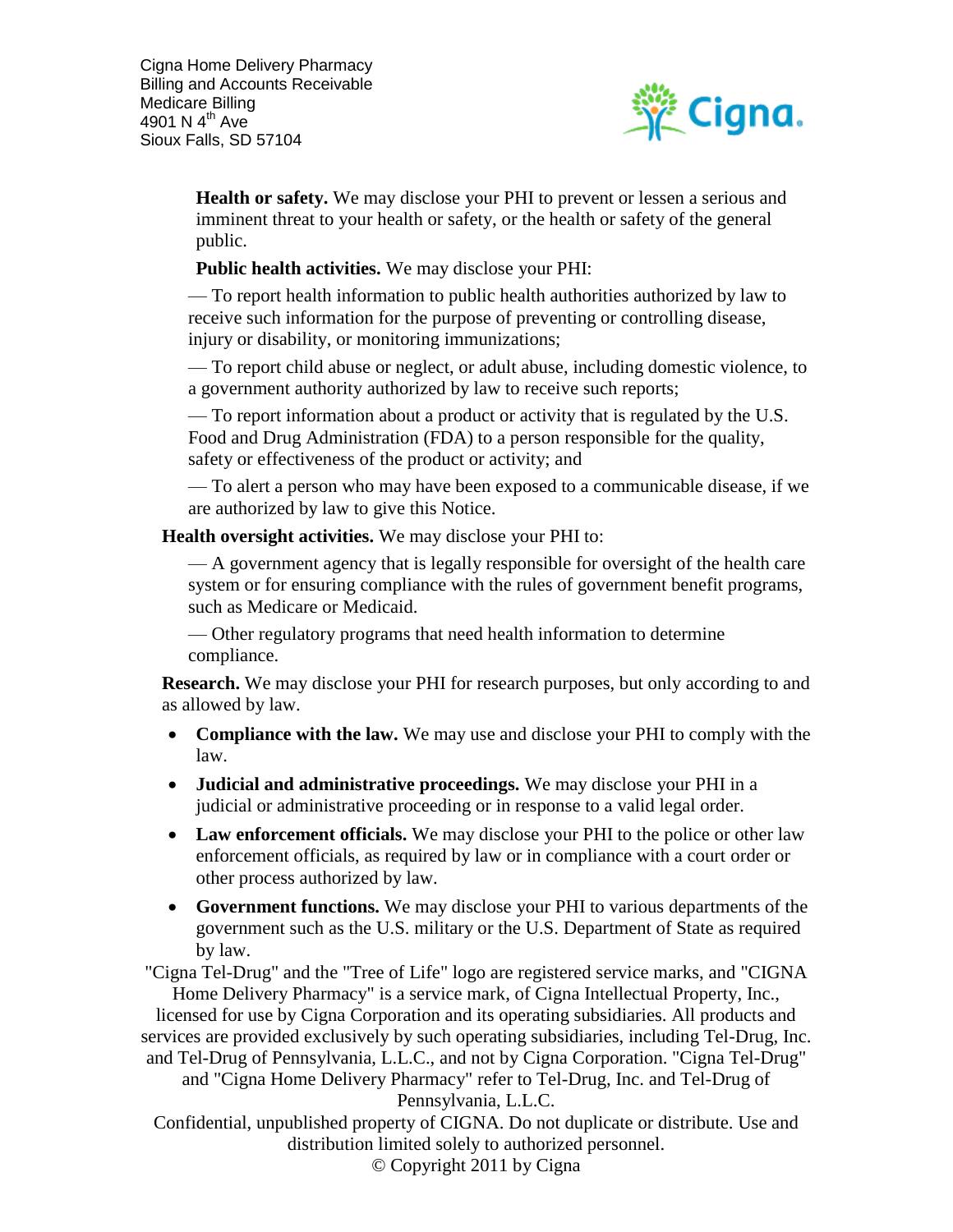

**Workers' compensation.** We may disclose your PHI when necessary to comply with workers' compensation laws.

## **Uses of PHI that require your authorization**

Other than for the purposes described above, we must obtain your written authorization to use or disclose your PHI. For example, we will not supply PHI to a prospective employer without your prior written authorization.

**Uses and disclosures of certain PHI deemed "Highly Confidential."** For certain kinds of PHI, federal and state law may require enhanced privacy protection. These would include PHI that is:

- maintained in psychotherapy notes;
- about alcohol and drug abuse prevention, treatment and referral;
- about HIV/AIDS testing, diagnosis or treatment;
- about venereal and/or communicable disease(s); or
- about genetic testing.

We can only disclose this type of specially protected PHI with your prior written authorization except when specifically permitted or required by law.

**Cancellation.** You may cancel ("revoke") a written authorization you gave us before. The cancellation, submitted to us in writing, will apply to future uses and disclosures of your PHI. It will not impact disclosures made previously, while your authorization was in effect.

Your Individual Rights

You have the following rights regarding the PHI that CIGNA Home Delivery Pharmacy creates, obtains, and/or maintains about you.

**Right to request restrictions.** You may ask us to restrict the way we use and disclose your PHI for treatment, payment and health care operations, as explained in this Notice. We are not required to agree to the restrictions, but we will consider them carefully. If we do agree to the restrictions, we will abide by them.

"Cigna Tel-Drug" and the "Tree of Life" logo are registered service marks, and "CIGNA Home Delivery Pharmacy" is a service mark, of Cigna Intellectual Property, Inc., licensed for use by Cigna Corporation and its operating subsidiaries. All products and services are provided exclusively by such operating subsidiaries, including Tel-Drug, Inc. and Tel-Drug of Pennsylvania, L.L.C., and not by Cigna Corporation. "Cigna Tel-Drug" and "Cigna Home Delivery Pharmacy" refer to Tel-Drug, Inc. and Tel-Drug of Pennsylvania, L.L.C.

Confidential, unpublished property of CIGNA. Do not duplicate or distribute. Use and distribution limited solely to authorized personnel.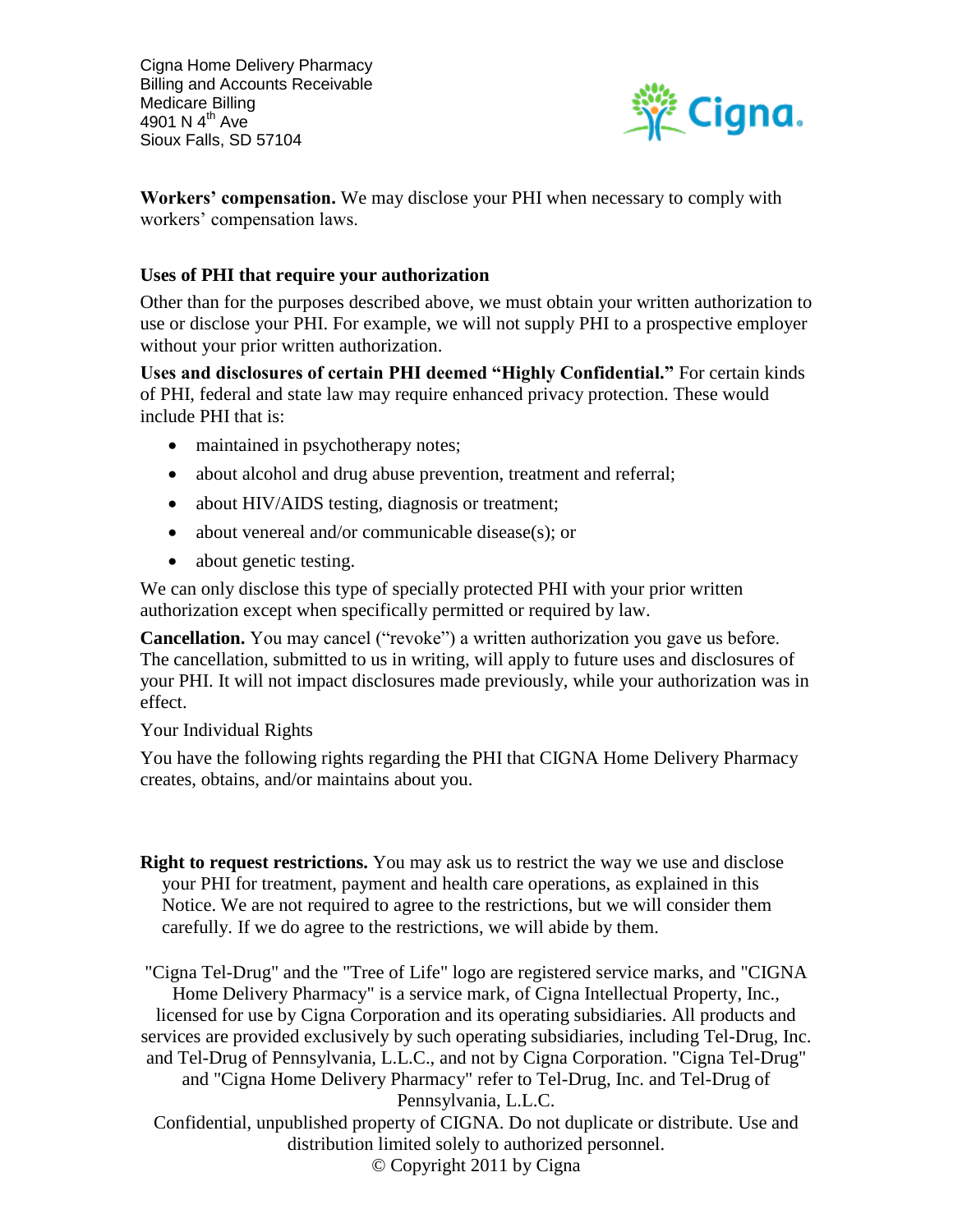

However, we must always honor your request to restrict ("to not disclose") information to your health plan or health insurer about a prescription drug for which you pay. You may exercise this right by completing the Request for Prescription Drug Privacy Form and then, when ordering, pay for the prescription in full, out-of-pocket. If you do so, we will not submit any claim or otherwise communicate with your health plan or health insurer about the prescription. The form will remain on file for any remaining refills of the drug. This special form is available online **at www.myCIGNA.com** and **www.myCIGNAforhealth.com**, or by calling our Customer Service Department at 800.835.3784.

**Right to receive confidential communications.** You may ask to receive CIGNA Home Delivery Pharmacy communications containing PHI by alternative means or at alternative locations. We will accommodate reasonable requests whenever feasible.

- **Right to inspect and copy your PHI.** You may ask in advance to review or receive a copy of your PHI that is included in certain paper or electronic records we maintain such as prescription and billing records. Under limited circumstances, we may deny you access to a portion of your records.
- You may request that we disclose or send a copy of your PHI to a Health Information Exchange (HIE).
- **Right to amend your records.** You have the right to ask us to correct your PHI contained in our electronic or paper records if you believe it is inaccurate. If we determine that the PHI is inaccurate, we will correct it if permitted by law. If a different health care facility or professional created the information that you want to change, you should ask them to amend the information.
- **Right to receive an accounting of disclosures.** Upon your request, we will provide a list of the disclosures we have made of your PHI for a specified time period. However, the list will exclude:
	- Disclosures you have authorized.

— Disclosures made earlier than six years before the date of your request (in the case of disclosures made from an electronic health record, this period may be limited to three years before the date of your request.

— Disclosures made for treatment, payment, and health care operations purposes except when required by law.

— Certain other disclosures that are excepted by law.

"Cigna Tel-Drug" and the "Tree of Life" logo are registered service marks, and "CIGNA Home Delivery Pharmacy" is a service mark, of Cigna Intellectual Property, Inc., licensed for use by Cigna Corporation and its operating subsidiaries. All products and services are provided exclusively by such operating subsidiaries, including Tel-Drug, Inc. and Tel-Drug of Pennsylvania, L.L.C., and not by Cigna Corporation. "Cigna Tel-Drug" and "Cigna Home Delivery Pharmacy" refer to Tel-Drug, Inc. and Tel-Drug of Pennsylvania, L.L.C.

Confidential, unpublished property of CIGNA. Do not duplicate or distribute. Use and distribution limited solely to authorized personnel.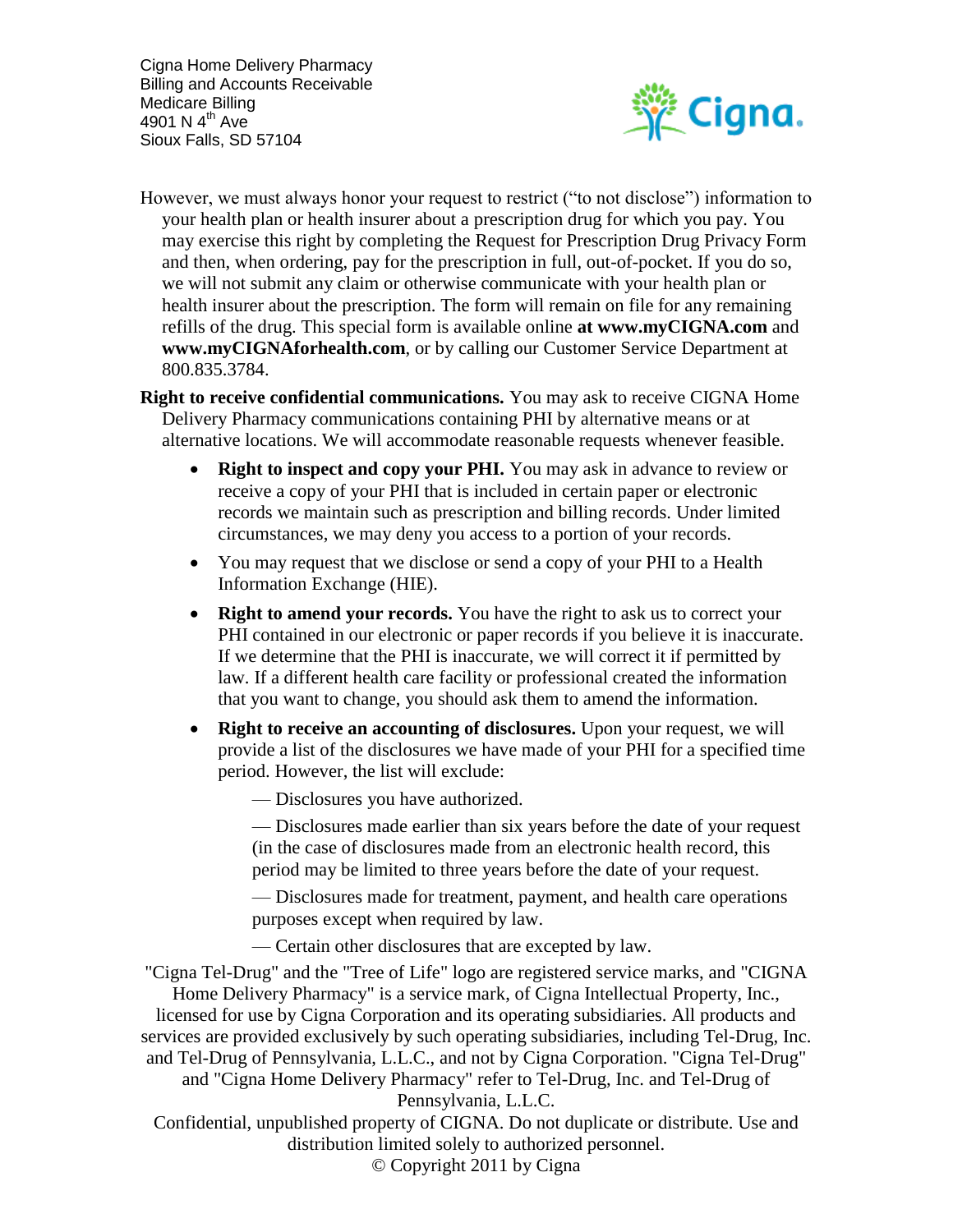

If you request an accounting more than once during any 12-month period, we will charge you a reasonable fee for each accounting report after the first one.

**Right to name a personal representative.** You may name another person to act as your Personal Representative. Your representative will be allowed access to your PHI, to communicate with the health care professionals and facilities providing your care, and to exercise all other HIPAA rights on your behalf. Depending on the authority you grant your representative, he or she may also have authority to make health care decisions for you.

**Right to receive a paper copy of this Notice.** Upon your request, we will provide a paper copy of this Notice, even if you have already received one, as described in the *Notice Availability and Duration* section later in this Notice.

#### Actions You May Take

**Contact CIGNA Home Delivery Pharmacy.** If you have questions about your privacy rights, believe that we may have violated your privacy rights, or disagree with a decision that we made about access to your PHI, you may contact us at the following address or telephone number:

Privacy Office CIGNA Home Delivery Pharmacy P.O. Box 188014 Chattanooga, TN 37422 Telephone Number: 800.762.9940

For certain types of requests, you must complete and mail to us the applicable form. To obtain a form, please call our Customer Service Department at 1.800.835.3784 or search for the appropriate form on our website

#### **http://cigna.com/privacy/privacy\_healthcare\_forms.html**.

**Contact a government agency.** If you believe we may have violated your privacy rights, you may also file a written complaint with the Secretary (the "Secretary") of the U.S. Department of Health and Human Services ("HHS").

Your complaint can be sent by email, fax, or mail to the HHS' Office for Civil Rights ("OCR"). For more information, go to the OCR website

**http://www.hhs.gov/ocr/privacy/hipaa/complaints.** We will provide you with the contact information for the OCR Regional Manager in your area if you request it from our Privacy Office.

"Cigna Tel-Drug" and the "Tree of Life" logo are registered service marks, and "CIGNA Home Delivery Pharmacy" is a service mark, of Cigna Intellectual Property, Inc.,

licensed for use by Cigna Corporation and its operating subsidiaries. All products and services are provided exclusively by such operating subsidiaries, including Tel-Drug, Inc. and Tel-Drug of Pennsylvania, L.L.C., and not by Cigna Corporation. "Cigna Tel-Drug"

and "Cigna Home Delivery Pharmacy" refer to Tel-Drug, Inc. and Tel-Drug of Pennsylvania, L.L.C.

Confidential, unpublished property of CIGNA. Do not duplicate or distribute. Use and distribution limited solely to authorized personnel.